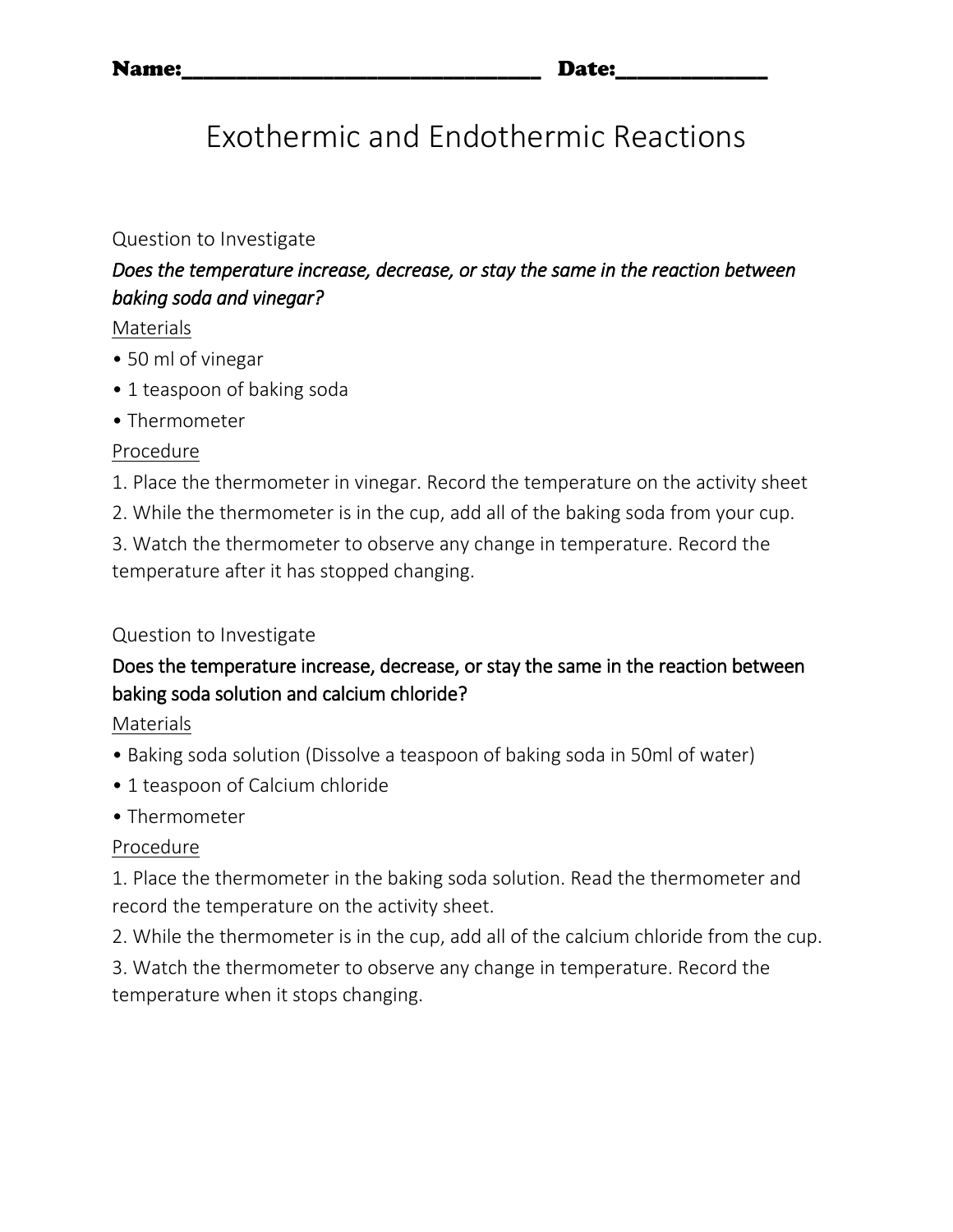### Name:\_\_\_\_\_\_\_\_\_\_\_\_\_\_\_\_\_\_\_\_\_\_\_\_\_\_\_\_\_\_\_\_\_ Date:\_\_\_\_\_\_\_\_\_\_\_\_\_\_

| Reactants                       | Products                                                                                           |
|---------------------------------|----------------------------------------------------------------------------------------------------|
|                                 |                                                                                                    |
|                                 |                                                                                                    |
|                                 |                                                                                                    |
|                                 |                                                                                                    |
|                                 |                                                                                                    |
| Equation:                       |                                                                                                    |
|                                 |                                                                                                    |
|                                 | Make a prediction. Do you think the reaction will be endothermic or exothermic? How will you know? |
|                                 |                                                                                                    |
|                                 |                                                                                                    |
|                                 |                                                                                                    |
| Original temperature of liquid: |                                                                                                    |
|                                 |                                                                                                    |
|                                 |                                                                                                    |
|                                 |                                                                                                    |
| Change in temperature:          |                                                                                                    |
|                                 |                                                                                                    |
|                                 |                                                                                                    |
|                                 | 1. What happened to the temperature of the liquid in reaction A?                                   |
|                                 |                                                                                                    |
|                                 | 2. Because the temperature ______________, it proves that the reaction                             |
| heat and is therefore an        |                                                                                                    |
|                                 | reaction                                                                                           |
|                                 |                                                                                                    |
|                                 | 3. Did you notice anything else that happened during the reaction? What clues                      |

\_\_\_\_\_\_\_\_\_\_\_\_\_\_\_\_\_\_\_\_\_\_\_\_\_\_\_\_\_\_\_\_\_\_\_\_\_\_\_\_\_\_\_\_\_\_\_\_\_\_\_\_\_\_\_\_\_\_\_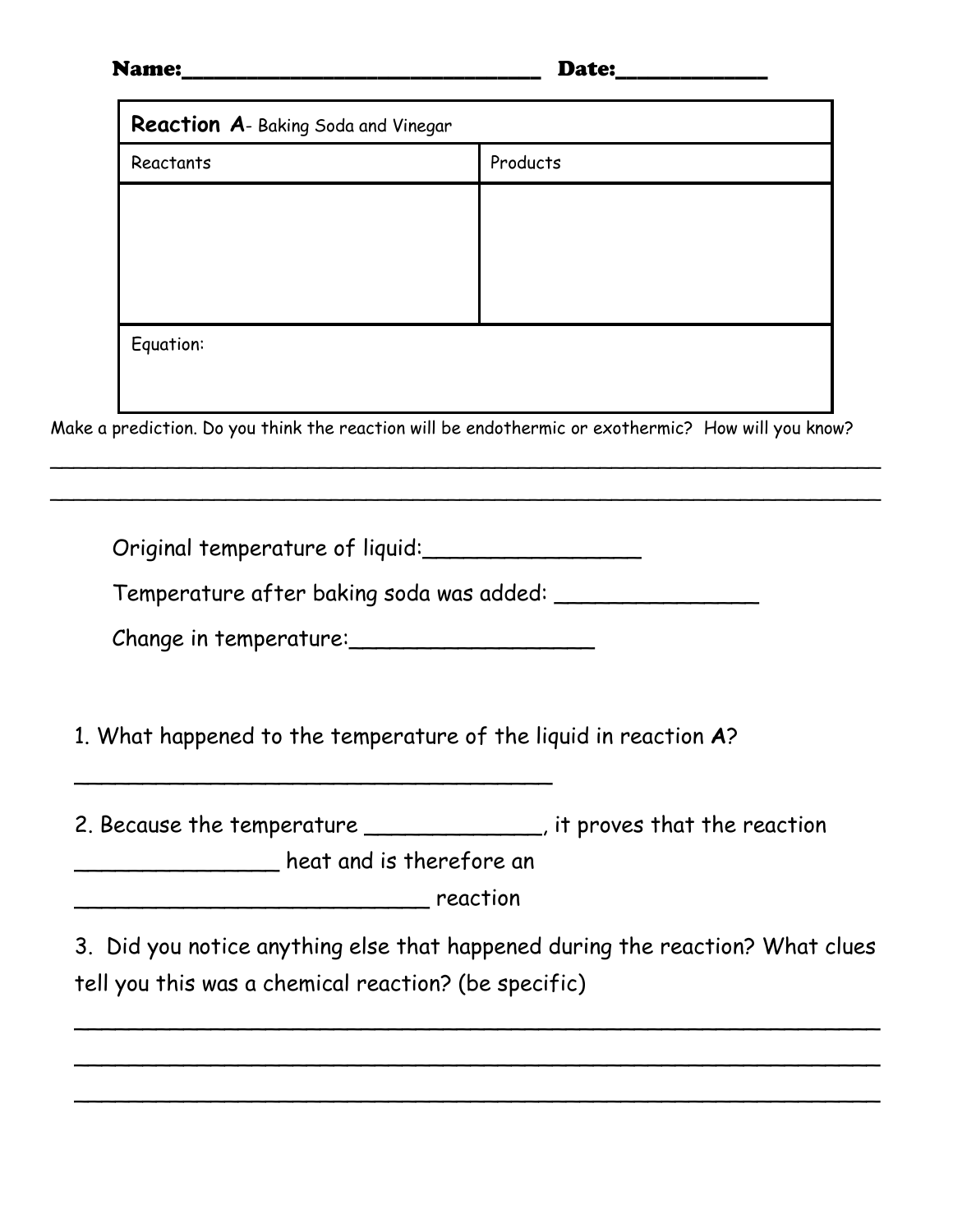| <b>Name:</b>                                         |                                                                                                    |
|------------------------------------------------------|----------------------------------------------------------------------------------------------------|
| Reaction B- Baking Soda and Calcium Chloride         |                                                                                                    |
| Reactants                                            | Products                                                                                           |
|                                                      |                                                                                                    |
|                                                      |                                                                                                    |
|                                                      |                                                                                                    |
|                                                      |                                                                                                    |
| Equation:                                            |                                                                                                    |
|                                                      |                                                                                                    |
|                                                      | Make a prediction. Do you think the reaction will be endothermic or exothermic? How will you know? |
|                                                      |                                                                                                    |
|                                                      |                                                                                                    |
|                                                      |                                                                                                    |
|                                                      | Original temperature of liquid:                                                                    |
|                                                      | Temperature after calcium chloride was added: _____                                                |
| Change in temperature:                               |                                                                                                    |
|                                                      |                                                                                                    |
|                                                      |                                                                                                    |
|                                                      | 1. What happened to the temperature of the liquid in reaction B?                                   |
|                                                      |                                                                                                    |
|                                                      |                                                                                                    |
|                                                      | 2. Because the temperature ______________, it proves that the reaction                             |
| heat and is therefore an keat and is therefore an    |                                                                                                    |
|                                                      |                                                                                                    |
|                                                      | 3. Observe the liquid after the calcium chloride was added. Is there anything                      |
| different about it compared to liquid in solution A? |                                                                                                    |
|                                                      |                                                                                                    |
|                                                      |                                                                                                    |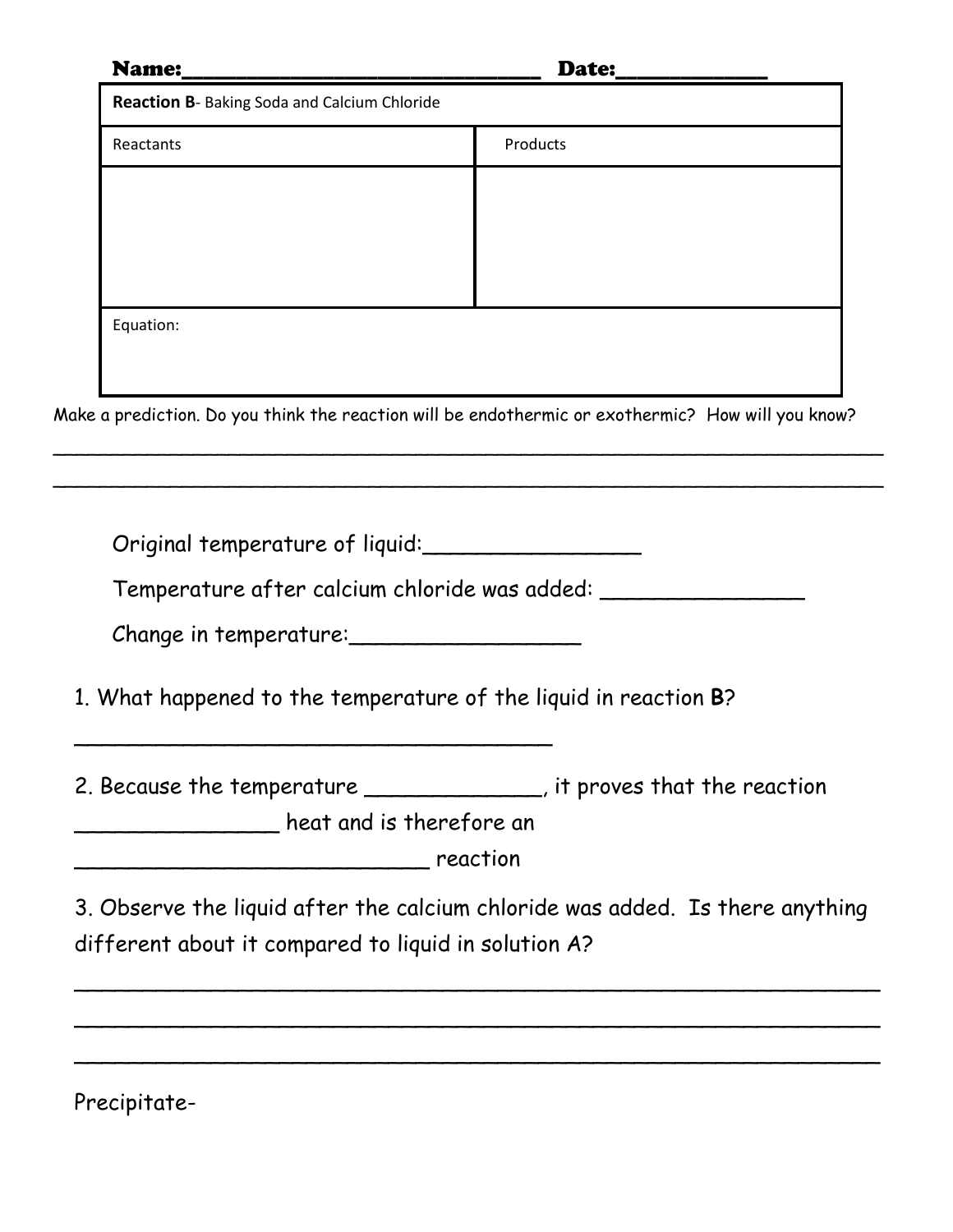| <b>Reaction A-</b> Baking Soda and Vinegar                                               |                                                                      |  |  |  |
|------------------------------------------------------------------------------------------|----------------------------------------------------------------------|--|--|--|
| Reactants                                                                                | Products                                                             |  |  |  |
| Baking soda (sodium bicarbonate)<br>Vinegar (acetic acid)                                | Carbon dioxide (CO <sub>2</sub> )<br>Water $(H2O)$<br>Sodium acetate |  |  |  |
| Equation:<br>Baking Soda + Vinegar $\rightarrow$ carbon dioxide + water + sodium acetate |                                                                      |  |  |  |

Make a prediction. Do you think the reaction will be endothermic or exothermic? How will you know?

\_\_\_\_\_\_\_\_\_\_\_\_\_\_\_\_\_\_\_\_\_\_\_\_\_\_\_\_\_\_\_\_\_\_\_\_\_\_\_\_\_\_\_\_\_\_\_\_\_\_\_\_\_\_\_\_\_\_\_\_\_\_\_\_\_\_\_\_\_\_\_

\_\_\_\_\_\_\_\_\_\_\_\_\_\_\_\_\_\_\_\_\_\_\_\_\_\_\_\_\_\_\_\_\_\_\_\_\_\_\_\_\_\_\_\_\_\_\_\_\_\_\_\_\_\_\_\_\_\_\_\_\_\_\_\_\_\_\_\_\_\_\_

| Temperature after baking soda was dded: |                   | Results will vary (Temp. drops) |
|-----------------------------------------|-------------------|---------------------------------|
| Change in temperature:                  | Results will vary |                                 |

- 1. What happened to the temperature of the liquid in reaction **A**? The temperature dropped<br>
The temperature dropped
- 2. Because the temperature <u>Dropped</u> it proves that the reaction \_\_\_\_\_\_\_\_\_\_\_\_\_\_\_ heat and is therefore an \_\_\_\_\_\_\_\_\_\_\_\_\_\_\_\_\_\_\_\_\_\_\_\_\_\_ reaction absorbed Endothermic reaction

3. Did you notice anything else that happened during the reaction? What clues tell you this was a chemical reaction? (be specific)

\_\_\_\_\_\_\_\_\_\_\_\_\_\_\_\_\_\_\_\_\_\_\_\_\_\_\_\_\_\_\_\_\_\_\_\_\_\_\_\_\_\_\_\_\_\_\_\_\_\_\_\_\_\_\_\_\_\_\_

\_\_\_\_\_\_\_\_\_\_\_\_\_\_\_\_\_\_\_\_\_\_\_\_\_\_\_\_\_\_\_\_\_\_\_\_\_\_\_\_\_\_\_\_\_\_\_\_\_\_\_\_\_\_\_\_\_\_\_

Energy(heat) was absorbed and there was a production of a gas(CO<sub>2</sub> bubbles)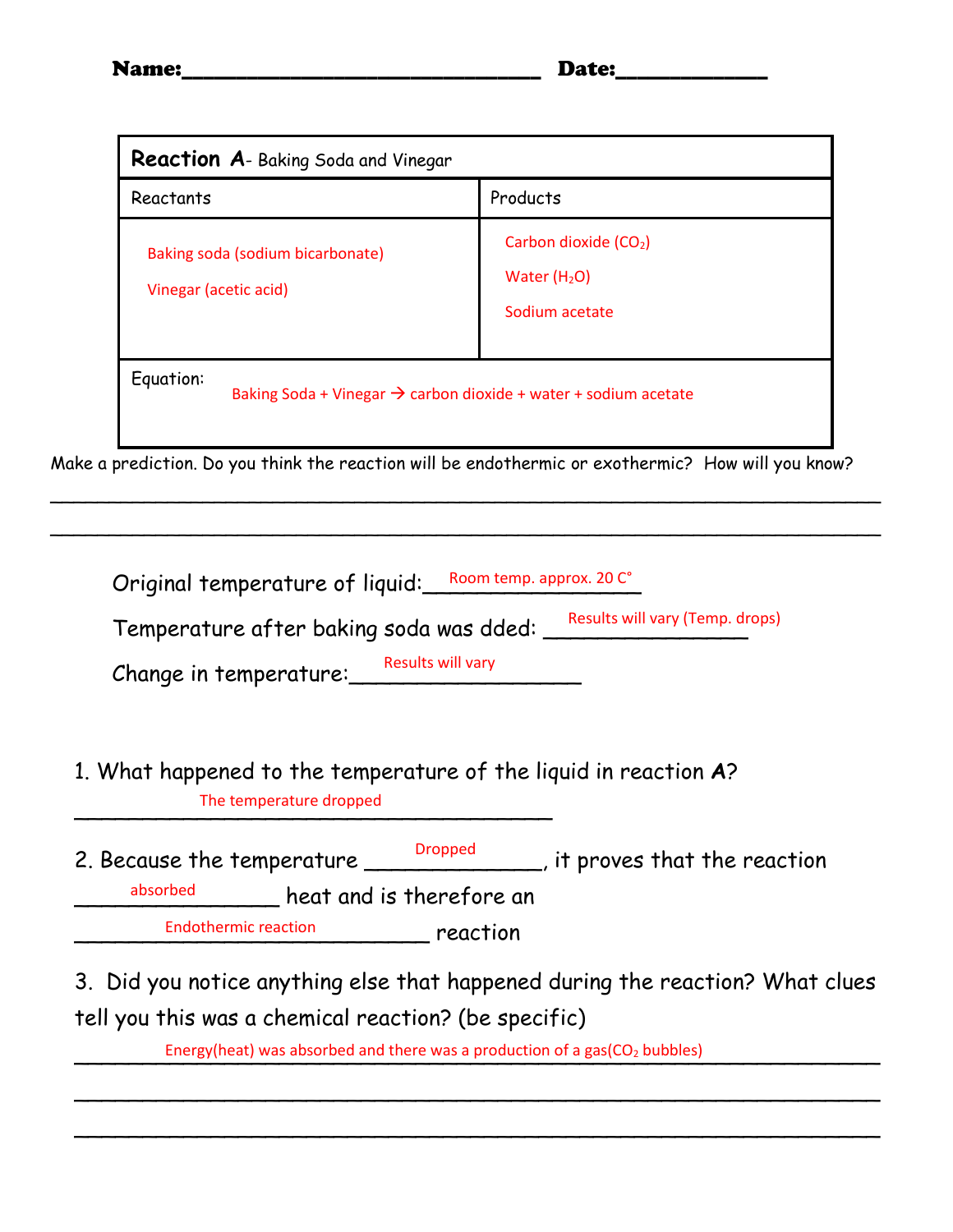| <b>Reaction B-</b> Baking Soda and Calcium Chloride                                                                                           |                                   |  |  |  |
|-----------------------------------------------------------------------------------------------------------------------------------------------|-----------------------------------|--|--|--|
| Reactants                                                                                                                                     | Products                          |  |  |  |
|                                                                                                                                               | Carbon dioxide (CO <sub>2</sub> ) |  |  |  |
| Baking Soda (sodium bicarbonate)                                                                                                              | Water $(H2O)$                     |  |  |  |
| Calcium chloride                                                                                                                              | Sodium chloride (table salt)      |  |  |  |
|                                                                                                                                               | Calcium carbonate                 |  |  |  |
| Equation:<br>Baking soda + calcium chloride $\rightarrow$ CO <sub>2</sub> + H <sub>2</sub> O + Sodium chloride (table salt) Calcium carbonate |                                   |  |  |  |

Make a prediction. Do you think the reaction will be endothermic or exothermic? How will you know?

\_\_\_\_\_\_\_\_\_\_\_\_\_\_\_\_\_\_\_\_\_\_\_\_\_\_\_\_\_\_\_\_\_\_\_\_\_\_\_\_\_\_\_\_\_\_\_\_\_\_\_\_\_\_\_\_\_\_\_\_\_\_\_\_\_\_\_\_\_\_\_

\_\_\_\_\_\_\_\_\_\_\_\_\_\_\_\_\_\_\_\_\_\_\_\_\_\_\_\_\_\_\_\_\_\_\_\_\_\_\_\_\_\_\_\_\_\_\_\_\_\_\_\_\_\_\_\_\_\_\_\_\_\_\_\_\_\_\_\_\_\_\_

| Original temperature of liquid: Room temp. approx. 20 C |  |
|---------------------------------------------------------|--|
|                                                         |  |

Temperature after calcium chloride was added: Results will vary (Temp. increases)

Change in temperature: Results will vary

1. What happened to the temperature of the liquid in reaction **B**?

The temperature increased

2. Because the temperature <u>Increased</u> Fig. it proves that the reaction

heat and is therefore an Released

\_\_\_\_\_\_\_\_\_\_\_\_\_\_\_\_\_\_\_\_\_\_\_\_\_\_ reaction Exothermic reaction

3. Observe the liquid after the calcium chloride was added. Is there anything different about it compared to liquid in solution A?

The liquid in reaction B will appear milky and opaque, as compared to reaction A which should appear clear after  $\mathcal{L}$  and  $\mathcal{L}$  are  $\mathcal{L}$  and  $\mathcal{L}$  are  $\mathcal{L}$  are  $\mathcal{L}$  are  $\mathcal{L}$  are  $\mathcal{L}$  are  $\mathcal{L}$  and  $\mathcal{L}$  are  $\mathcal{L}$  are  $\mathcal{L}$  and  $\mathcal{L}$  are  $\mathcal{L}$  are  $\mathcal{L}$  and  $\mathcal{L}$  are  $\mathcal{L}$  and bubbles have stopped forming. This is due to the production of a precipitate (calcium carbonate) in reaction B

\_\_\_\_\_\_\_\_\_\_\_\_\_\_\_\_\_\_\_\_\_\_\_\_\_\_\_\_\_\_\_\_\_\_\_\_\_\_\_\_\_\_\_\_\_\_\_\_\_\_\_\_\_\_\_\_\_\_\_